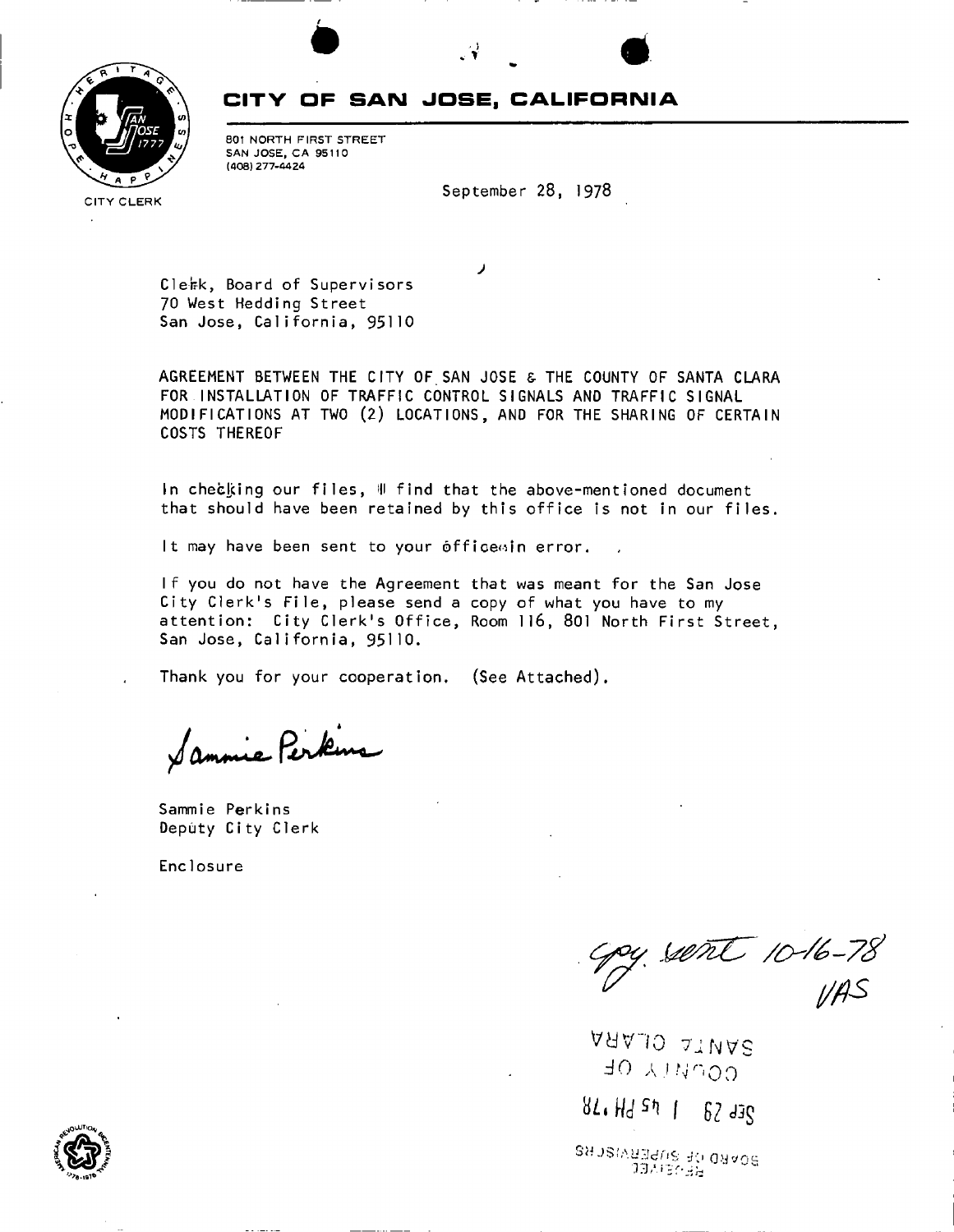Transportation Agency

3128).

Finance (w/Form

Counsel,

County

 $\overline{t}$ o:

cpys

conf.

Jose

San

 $\overline{\mathbf{t}}$ 

City

 $\frac{0}{1}$ 

certif. cpys.

 $\tilde{c}$ 

and

signed

 $\mathbf{r}$ 

wang kalendar

AGREEMENT BETWEEN THE CITY OF SAN JOSE AND THE COUNTY OF SANTA CLARA FOR INSTALLATION OF TRAFFIC CONTROL SIGNALS AND TRAFFIC SIGNAL MODIFICATIONS AT TWO (2) LOCATIONS, AND FOR THE SHARING OF CERTAIN COSTS THEREOF

, where  $\mathcal{L} = \mathcal{L} \times \mathcal{L}$  , where  $\mathcal{L} = \mathcal{L} \times \mathcal{L}$ 

THIS AGREEMENT, made and entered into this  $17$  th day of 400 26 博用 , 1978, by and between the CITY OF SAN JOSE, a municipal corporation of the State of California (hereinafter "City") and the COUNTY OF SANTA CLARA, a political subdivision of the State of California (hereinafter "County").

WITNESSETH :

WHEREAS, it is in the public interest that certain traffic control signals and intersection improvements be constructed at the following locations:

- A. Redmond Avenue and Meridian, which is twenty-five percent (25%) in the County and seventy-five percent (75%) in the City (hereinafter referred to as "Project A").
- B. Camden Avenue and Coleman Road, which is twentyfive percent (25%) in the County and seventy-five percent (75%) in the City (hereinafter referred to as "Project B").

WHEREAS, it is in the best interest of orderly and economic construction practices to complete said projects under an agreement between County and City, providing for a construction contract or contracts for said'projects to be awarded and administered by City.

NOW, THEREFORE, for and in consideration of their mutual promises, covenants and agreements) and subject to the terms, conditions and provisions hereinafter set forth, the parties do hereby agree as follows:

1. Scope of Projects. The scope of said projects consists of the necessary channelization and installation/modification of traffic signals at the said intersections.

**-1-**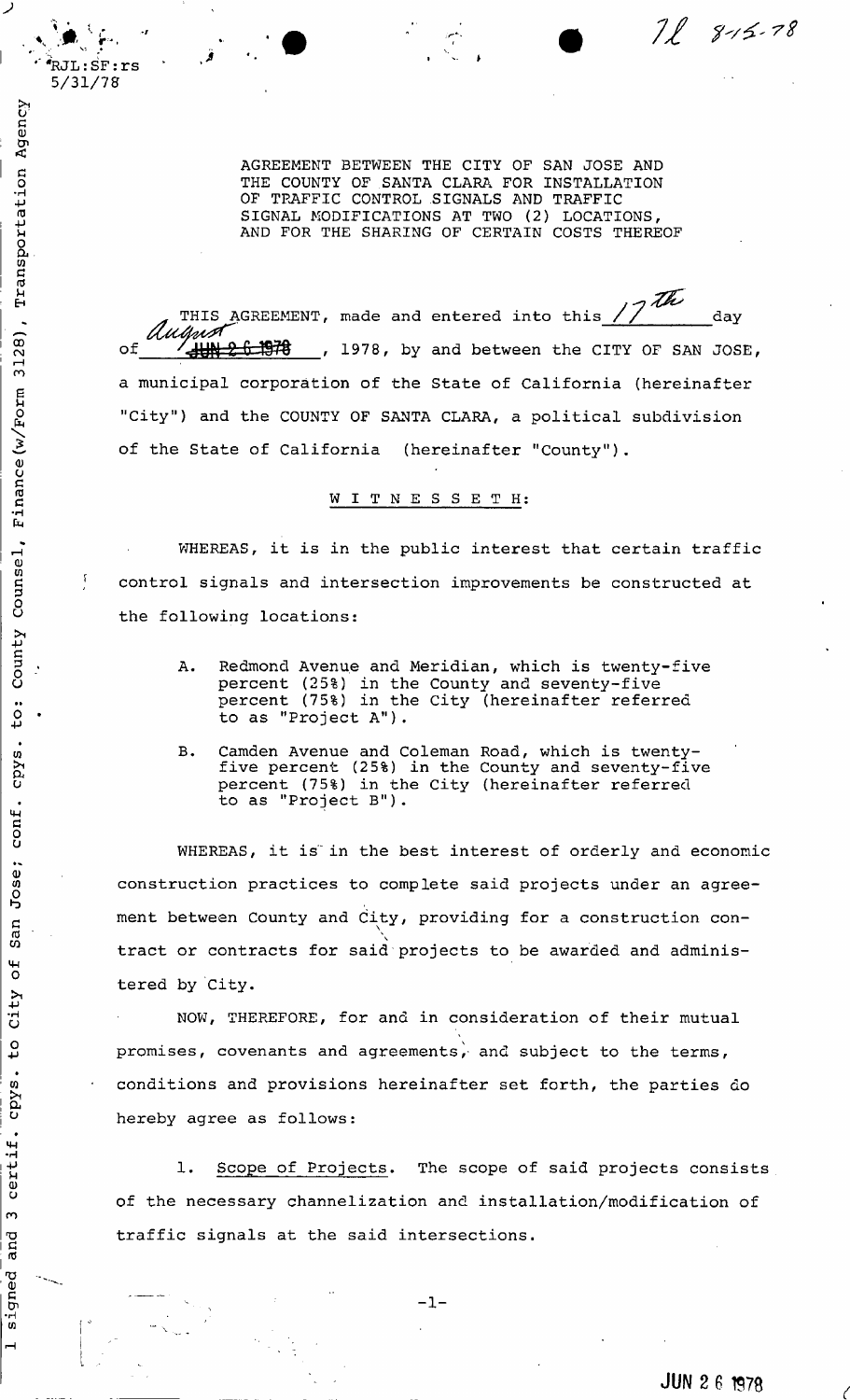2. Construction Costs. As used in this agreement, the term "construction costs of a project" shall mean the sum total of all construction costs and expenditures made by City and County in connection with a particular project, excluding land acquisition costs and including, but not limited to, engineering costs and expenses, costs and expenses of preparation of plans and specifications, costs and expenses for inspection, publication, advertising and printing, that portion of the costs of the construction contract awarded by City which is allocable to the construction of said project.

3. Public Hearings and Environmental Statements. City shall conduct all public hearings and shall prepare all environmental statements that may be required for the said projects by existing legislation.

4. Plans, Specifications and Estimates. City shall prepare or cause to be prepared, separate plans, specifications and estimates for each of said projects and shall submit said plans, specifications and estimates to County for County's approval.

5. Sharing of Costs. County agrees to pay for a portion of the total construction costs of each of said projects as follows:

#### Project A 25%<br>Project B 25% Project B

It is contemplated that Federal Aid Urban (FAU) funds will become available for the construction of the projects, and it is understood and agreed that County FAU funds received by City, as the administering agency for construction of said projects, will be retained by City and credited to County's share of costs hereunder.

6. Prepayment. Upon approval of plans and specifications by County of a particular project, County shall pay to City 50% of its estimated share of the construction cost. The County estimated share of each project is as follows:

| Project A | \$17,500 |
|-----------|----------|
| Project B | \$12,500 |

 $-2-$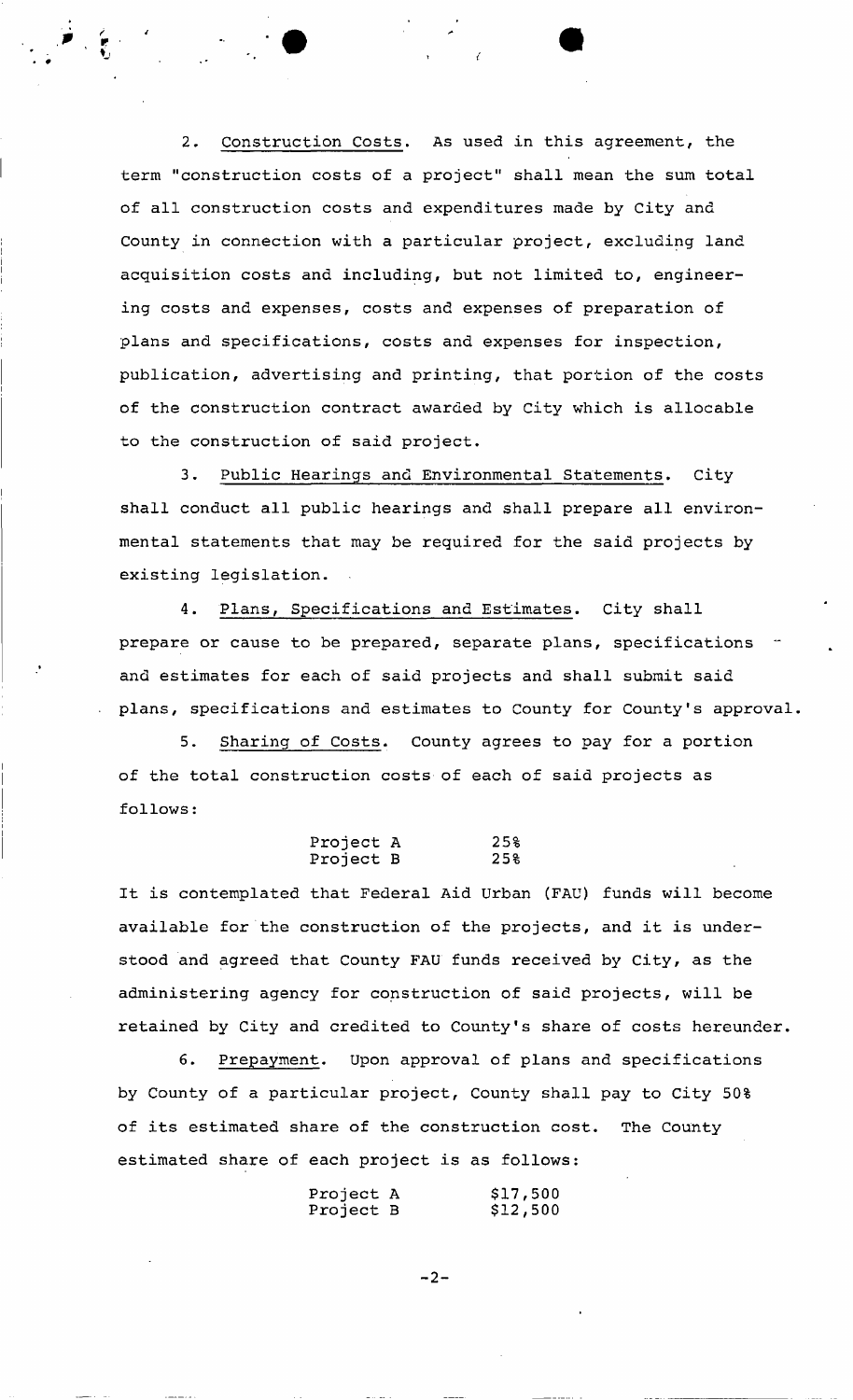7. Award of Contract. After County has approved the separate plans and specifications for a particular project, City shall, subject to the provisions of paragraphs 8, 15, 17 and 18 hereof, advertise for bids for construction of said project, award a separate contract therefor, and supervise the construction thereof to completion. It is understood that each of the projects mentioned herein may be included within construction contracts embracing additional work to which County may not be contributing.

8. Maximum County Participation. County's share of construction costs shall not exceed the amounts shown as follows:

| Project A | \$21,000 |
|-----------|----------|
| Project B | \$16,000 |

In the instance the County's share of construction costs should exceed the said amounts, the City shall notify the County and request County Board of Supervisors authorization for additional County participation for each particular project.

9. Final Accounting. Upon completion of a particular project, City shall pay the final construction costs of said project and shall prepare and furnish to County a final accounting of the total costs of said project. Said accounting shall show the final construction costs of said project in its entirety.

10. Adjustment of Costs. It is mutually understood and agreed that upon completion of the project and final allocation of costs as provided herein, and upon receipt by City of FAU funds for the project, the City shall, within 30 days from its receipt of FAU funds, reimburse County as follows:

| County share of FAU funds<br>allocable to construction<br>costs plus initial deposit                                             |     | - County share of total<br>construction project     |
|----------------------------------------------------------------------------------------------------------------------------------|-----|-----------------------------------------------------|
|                                                                                                                                  |     | = Reimbursement to County<br>after final accounting |
| County share of FAU funds<br>allocable to acquisition<br>costs (including miscellan-<br>eous fees and charges paid<br>by County) | $=$ | Reimbursement to County<br>after final accounting   |

**-3-**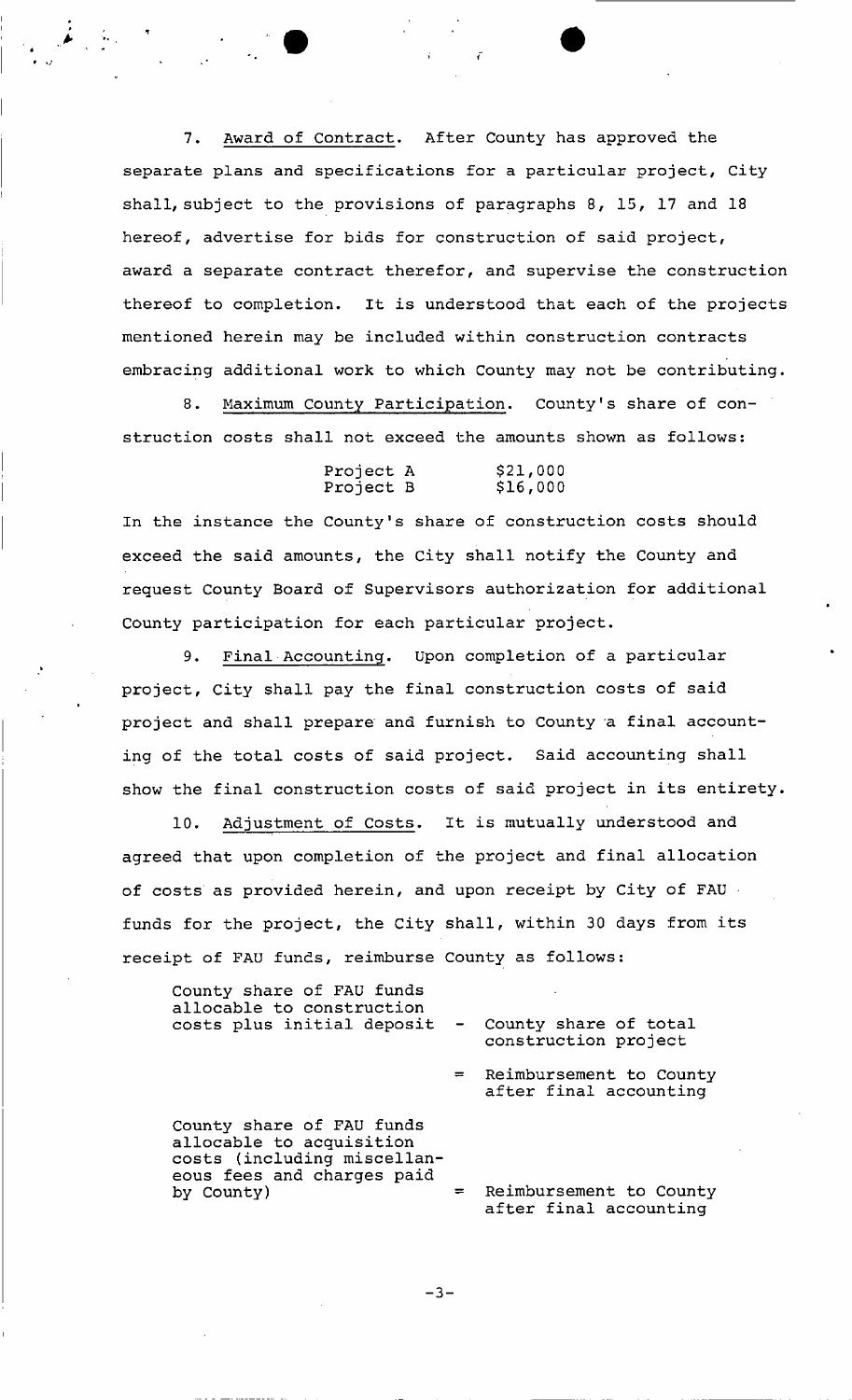11. Acquisition of Property and Acquisition Costs. City agrees to acquire and to bear all the acquisition costs thereof of all the real property required for all projects located within the jurisdiction of the City of San Jose, and County agrees to acquire, as an.agent of City, and to bear all the acquisition costs thereof of all the real property required for each project located within the jurisdiction of the County of Santa Clara. For the purpose of this agreement, the term "acquisition costs" will mean the costs incurred and expenditures made by the City and County for the purchase of property or interests therein, appraisal fees, title and escrow fees, attorneys fees or charges, court costs and charges for staff time as payment of such fees ana charges related to the acquisition either by agreement or condemnation of real property required for the project. Both City and County shall maintain time and any other records necessary for accounting for the acquisition costs of the real property acquired by them for the project.

City has contracted for the services of an independent fee appraiser to appraise all parcels within the project. The fee for such appraisal applicable to those properties within the unincorporated territory of County shall be reimbursed to City. This sum shall be paid to City at the time of the prepayment for construction costs provided for in paragraph 6 herein.

12. Liability Insurance. City agrees to require any contractor engaged to perform any of said projects to take out and maintain in full force and effect during the construction of any project for which he is so engaged and until the acceptance of said project by City, a policy of public liability and property damage insurance insuring City, its officers and employees, and County, its officers and employees, from and against any loss, cost or expense arising out of or in any way connected with the construction of said project. The terms, provisions and conditions of such policy shall be those which City normally requires in connection with the type of construction contemplated for said

**-4-**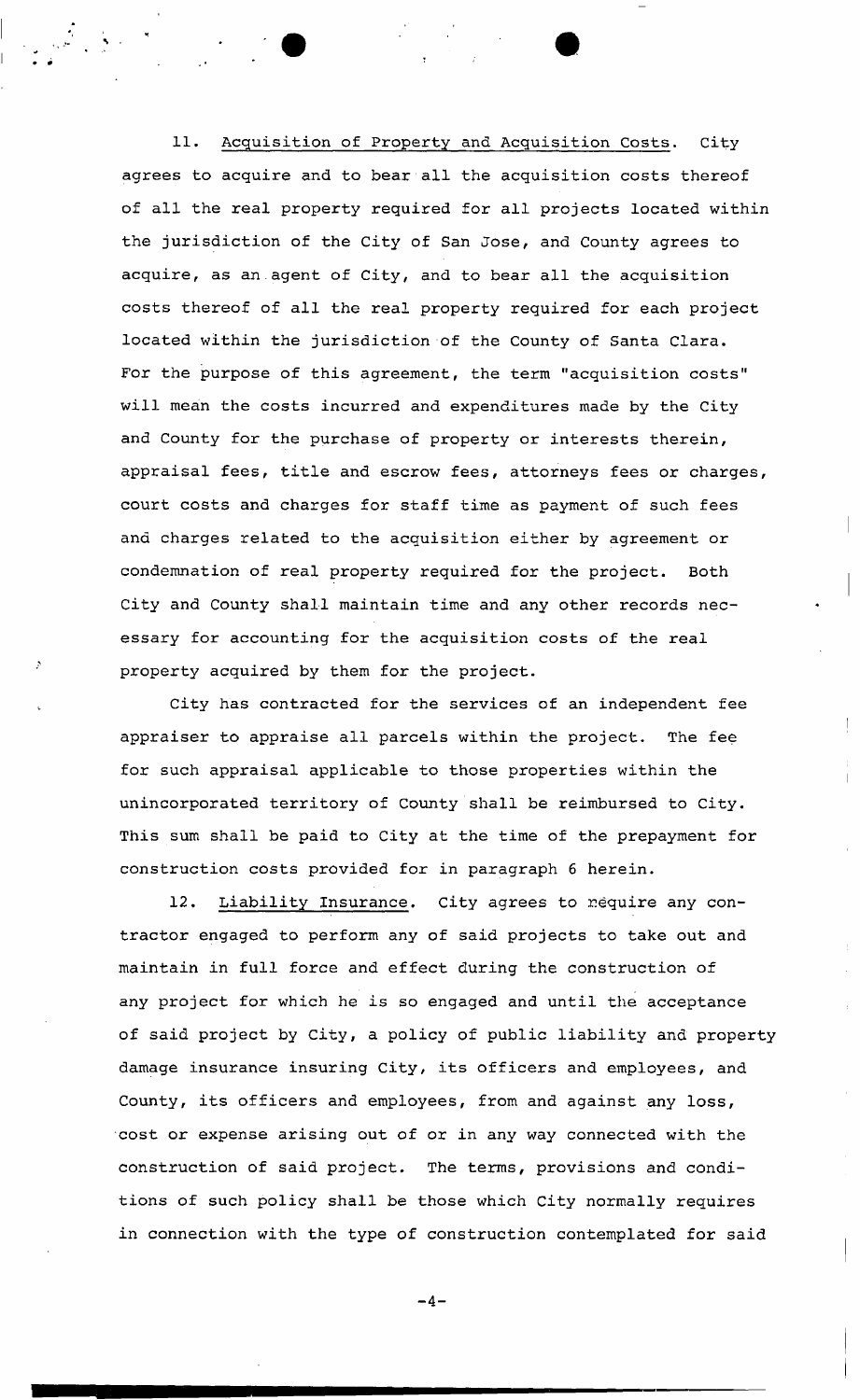project; provided, however, that City agrees to require such contractor to name County, its officers and employees, as coinsured on such policy.

**• •** > I

13. Maintenance. Upon completion of a particular project, said project shall be operated and maintained by the City. The operation and maintenance costs for said project shall be apportioned between City and County according to the percentage within each jurisdiction, pursuant to existing operation and maintenance agreement, or, if none exist, then according to the percentage in this present agreement.

14. Annexation. In the event any portion of the area within the limits of a particular project is annexed to San Jose before date of advertising of said project by City, County's share of the "total construction costs" shall be decreased in proportion to the extent of said project lying within the territory annexed.

15. Administering Agent. In the exercise of this agreement, San Jose shall be the administering agency and, as such, shall possess all powers common to both City and County which may be necessary to effectuate the purpose of this agreement, subject only to the manner of exercise of such powers provided herein and the restrictions imposed by law upon City in the exercise of such powers. County hereby gives extraterritorial powers to City for that land project located within County.

16. Hold Harmless. It is mutually understood and agreed:

(a) That neither County, nor any officer or employee thereof, shall be responsible for any damage or liability occurring by reason of anything done or omitted to be done by City under or in connection with any work, authority or jurisdiction delegated to City under this agreement. It is also understood and agreed that, pursuant to Government Code Section 895.4, City shall fully indemnify and hold County harmless from any liability imposed for injury (as defined by Government Code Section 810.8) occurring by reason of anything done or omitted to be done by City

**-5-**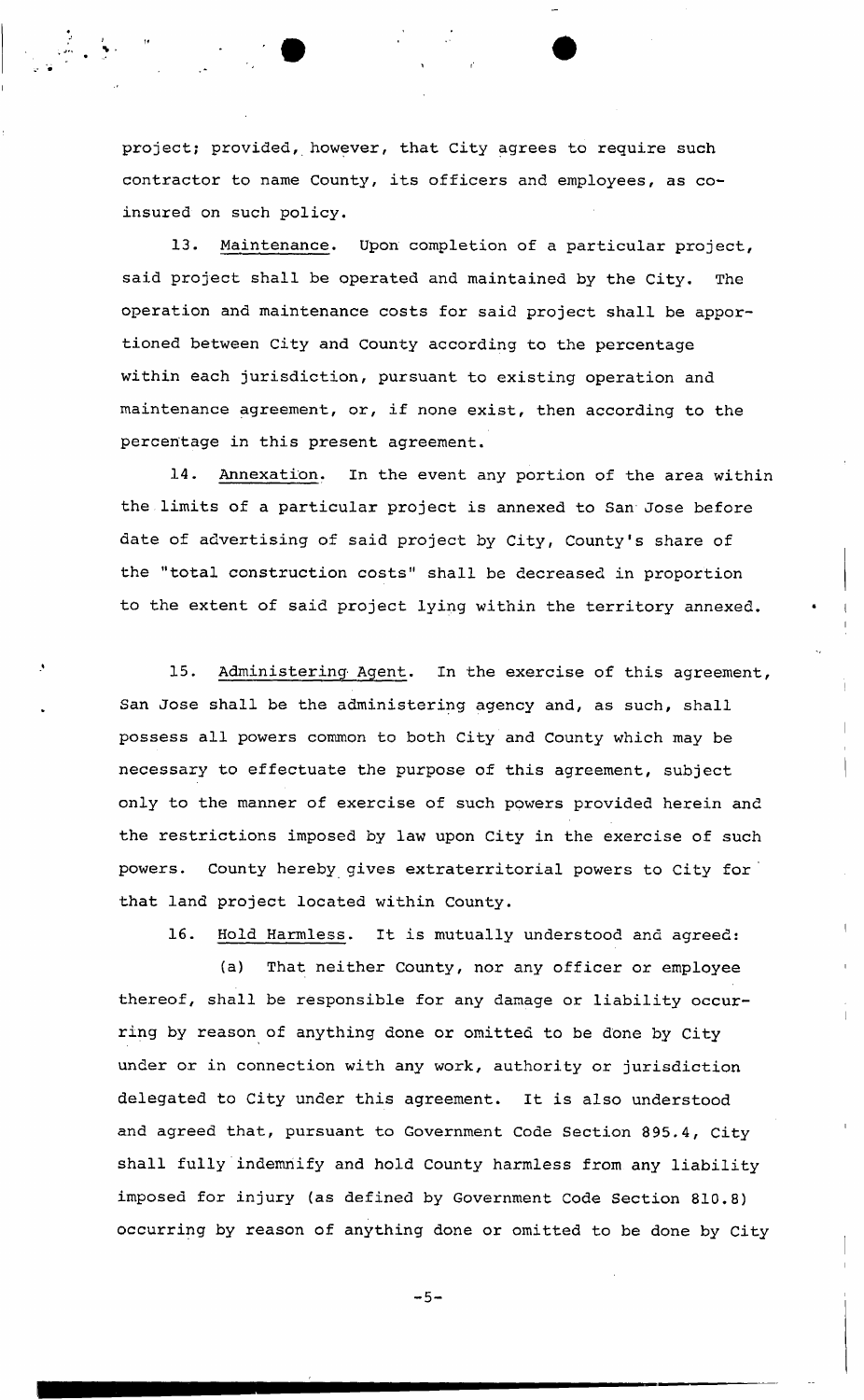under this agreement under or in connection with any work, authority or jurisdiction delegated to City under this agreement.

(b) That neither City, nor any officer or employee thereof, shall be responsible for any damage or liability occurring by reason of anything done or omitted to be done by County under or in connection with any work, authority or jurisdiction delegated to County under this agreement. It is also understood and agreed that, pursuant to Government Code Section 895.4, County shall indemnify and hold City harmless from any liability imposed for injury (as defined by Government Code Section 310.8) occurring by reason of anything done or omitted to be done by County under or in connection with any work, authority or jurisdiction delegated to County under this agreement.

17. Termination. In the event that a contract for the construction. of a particular project is not awarded prior to June 30, 1980, the terms of this contract shall be void with respect to said project, and any sums paid by County to City pursuant to paragraph 6 herein, with respect to said project, whall be forthwith refunded, except that City's accrued costs for said project, if any, shall be deducted from such sum to be refunded to County according to the respective sharing of costs as provided in paragraph 5.

18. Deletion of Projects. If a particular project does not obtain FAU funds for construction costs, said project may be deleted from this agreement at the option of either City or County, and in such instance, City and County shall share the actual accrued costs up to the date of deletion of said project according to the respective sharing of costs as provided in paragraph 5.

19. Records and Accounts. County and City shall keep, maintain and render available for inspection by each other or each other's authorized representatives, records and books which will provide a complete and accurate account of all costs, fees and expenditures made by County and City on said project.

**-6-**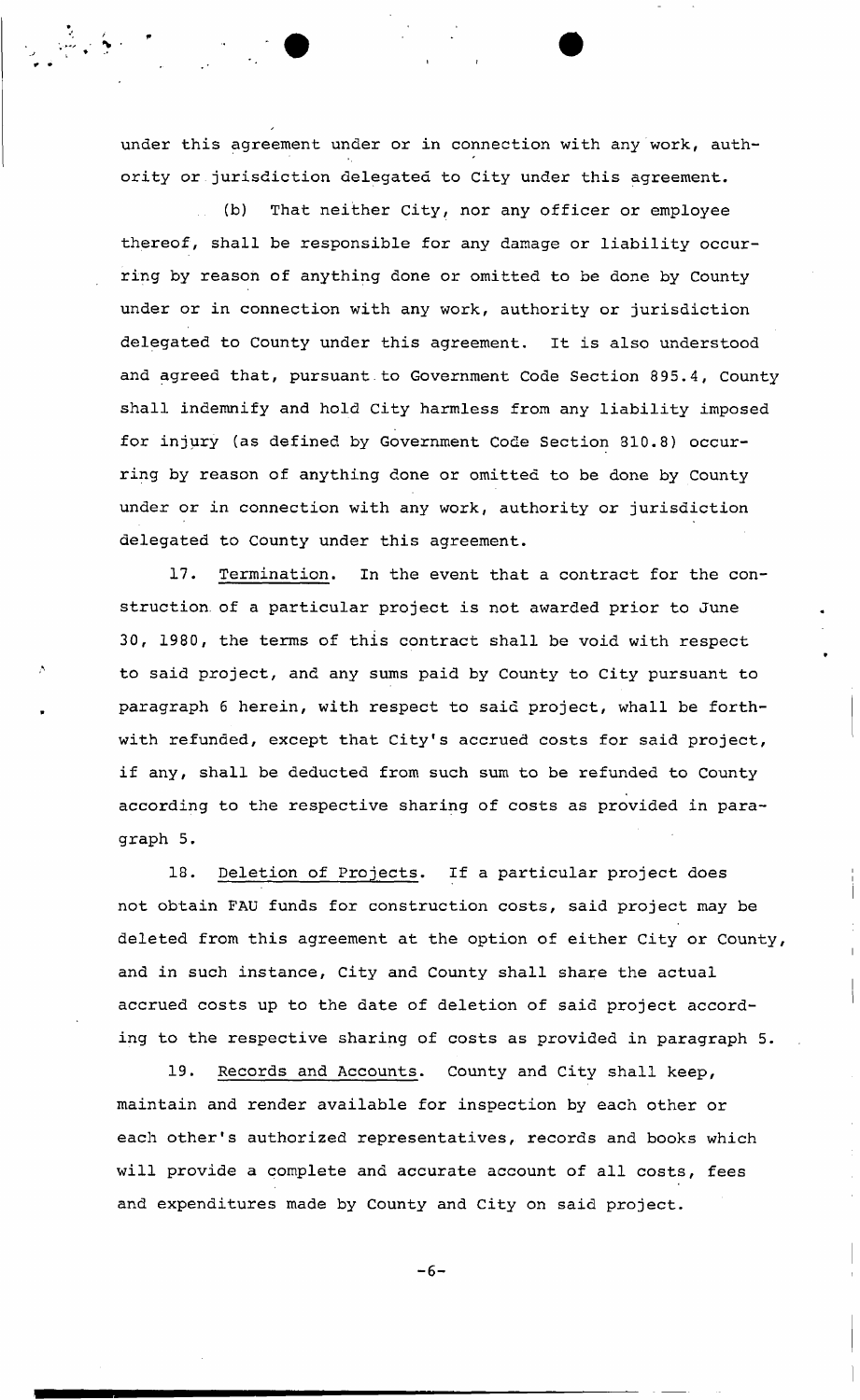WITNESS THE EXECUTION HEREOF the day and year first hereinabove set forth.

APPROVED AS TO FORM: Deputy City Attorney

ATTEST: FRANCIS L. GREINER  $\frac{1}{\sqrt{2}}$ City Clerk

وی کی دیگر دیگر<br>مو

 $\sum_{i=1}^n \frac{1}{\sigma_{i}} \sum_{j=1}^M \frac{1}{\sigma_{i,j}} \sum_{j=1}^M \frac{1}{\sigma_{i,j}}$  $\bar{z}_k$ 

APPROVED AS TO FORM:

County Counsel Deputy DONALD M. RA

Clerk, Board of Supervisors

CITY OF SAN JOSE, a municipal corporation

tayes By Mayor

COUNTY OF SANTA CLARA, a political subdivision of the State of California,

 $\mathbf{R}^{\prime}$ Chairperson, Board δf Supervisors

 $\overline{a}$ 

I

 $-7-$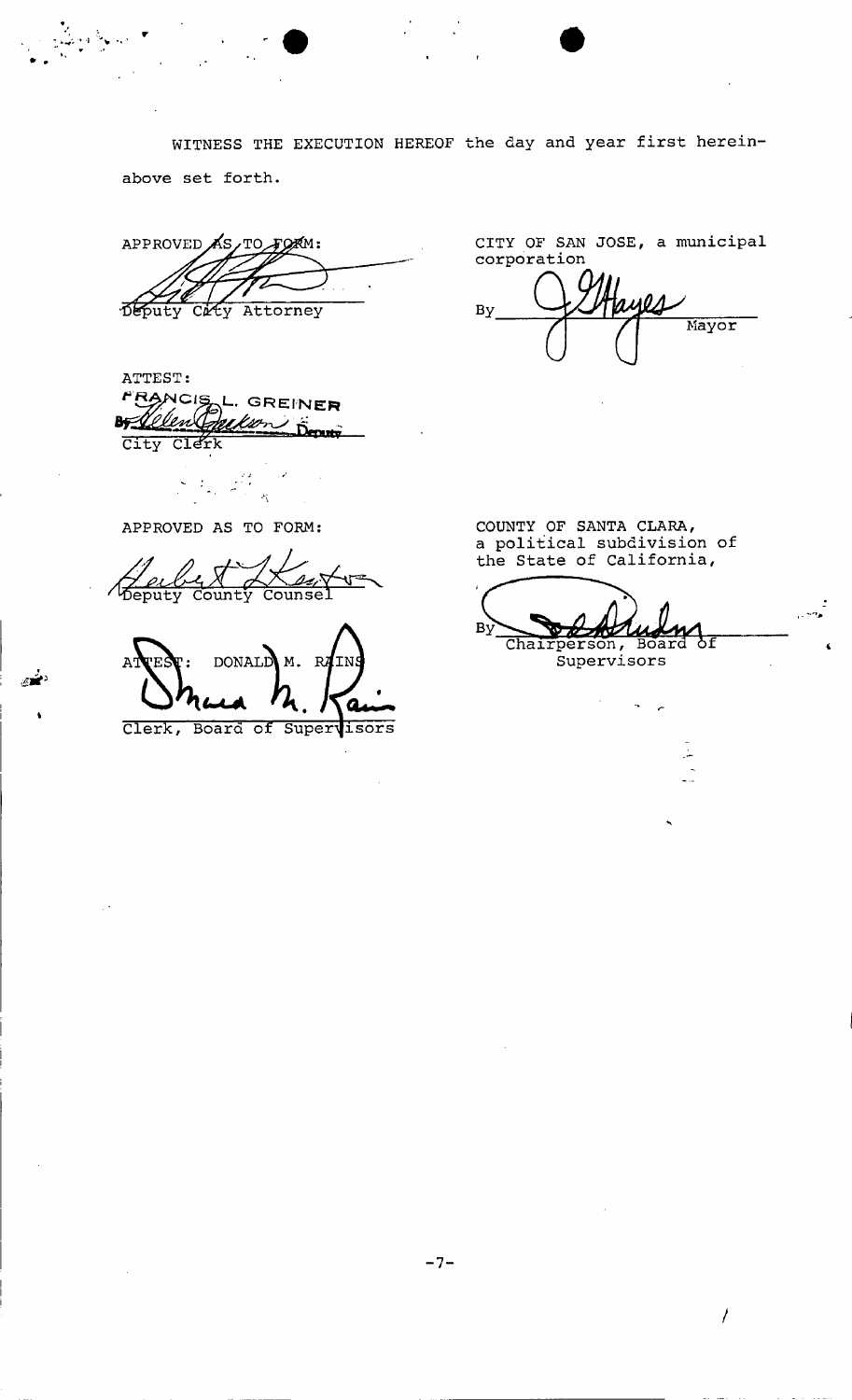| Job No <del></del>                                    |
|-------------------------------------------------------|
| $\mathbf{m}$ $\mathbf{a}$ $\mathbf{u}$ $\mathbf{v}$ . |

M-6. Change Order No. 6/26/78

# **BOARD OF SUPERVISORS SANTA CLARA COUNTY**

June 27, 1978 D<sub>A</sub>TI

## Agreement The following/contractXwas Yawarded or Ychange order was approved by the

**Board of Supervisors at a meeting held:** 

June, 26 **19 78** 

**Project to be charged Aqreement with City of San Jose for installation** of traffic control signals and traffic signal modifications at two locations and for sharing of certain costs

For the amount of \$ per Sections 5 and 6 City of San Jose **Contractor** 801 North First St. , San. Jose 95110

**Completion Date June 30, 1980** 

**Budget Item " " (***for Controller's use)* 

1 / Plet

DONALD M. RAINS **Clerk of the Board** 

vas

WHITE ----- CONTROLLER<br>CANARY -- FILE<br><del>RWIK -----</del>---

 $3128$  REV 7/76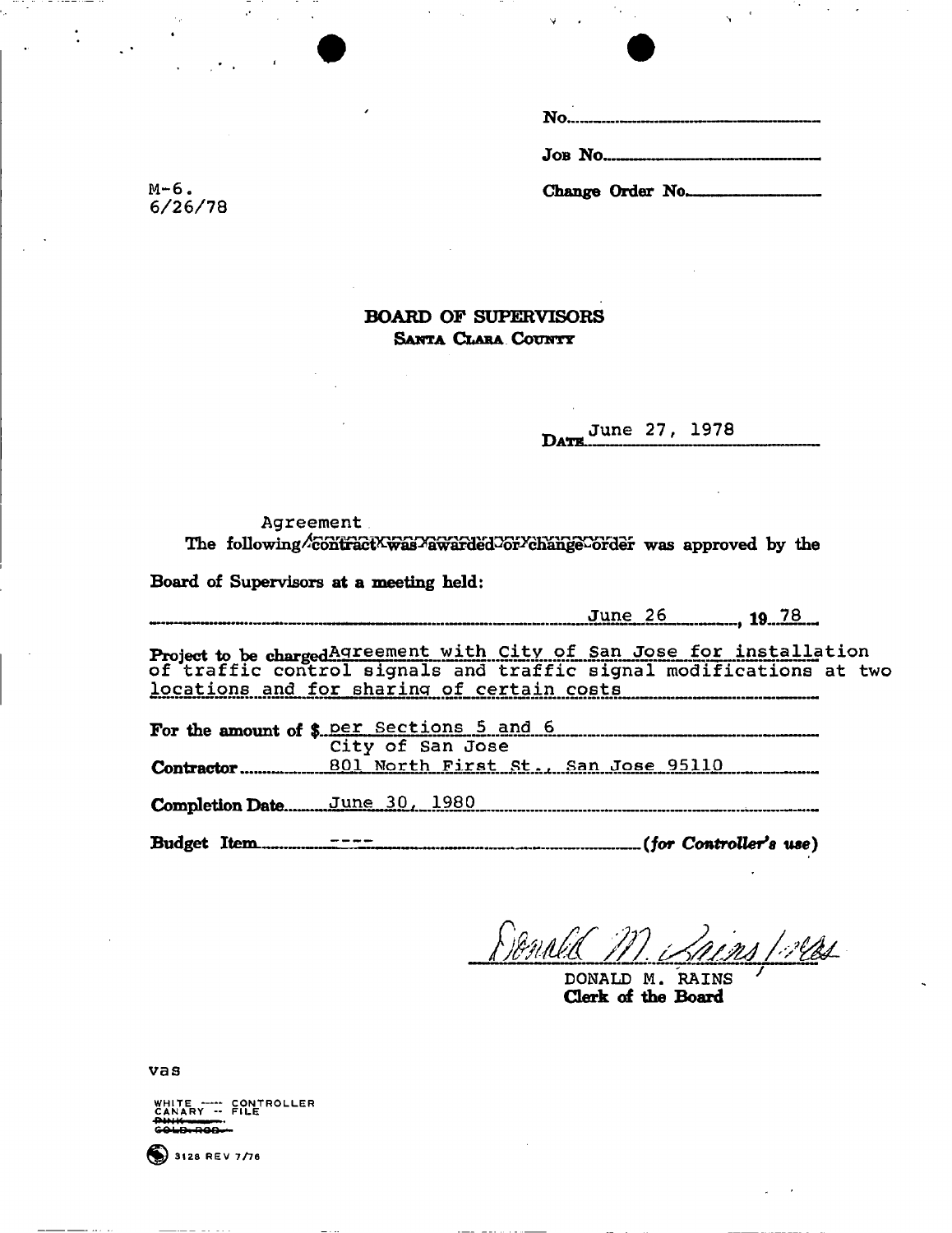# **County of Santa Clara**

**California** 

**0fflc9 of the Board of Supervisors**  County Government Center, East Wing 70 West Hedding Street San Jose, California 95110 299-4321 Area Code 408

June 27, 1970 Sig Sanchez, *District 1*  Dominic L. Cortese, *District 2*  Dan Mc Corquodale, *District 3*  Rodney J. Diridon, *District 4*  Geraldine F. Steinberg, *District 5* 

A. R. Turturici, Director of Public Works City of San Jose 801 North First Street San Jose, California 95110

Attention: Ed Louis, Principal Civil Engineer, Transportation Division

Subject: Agreement with City of San Jose for installation of Traffic Control signals and Traffic Signal Modifications at Two Locations and for Sharing of certain Costs

#### Dear Mr; Turturici:

Enclosed you will find an original and three copies of an agreement between the County of Santa Clara and the parties named above. The Board of Supervisors at its regularly scheduled meeting on June 26, 1978 authorized execution of this agreement on behalf of the County.

After execution of all copies, we would appreciate your returing the pink tagged copy to this office.

Very truly yours,

BOARD OF SUPERVISORS Donald M. Rains, Clerk

Deputy Clerk

 $DMR$ <sub>vas</sub>

Encls. CC: Transportation Agency

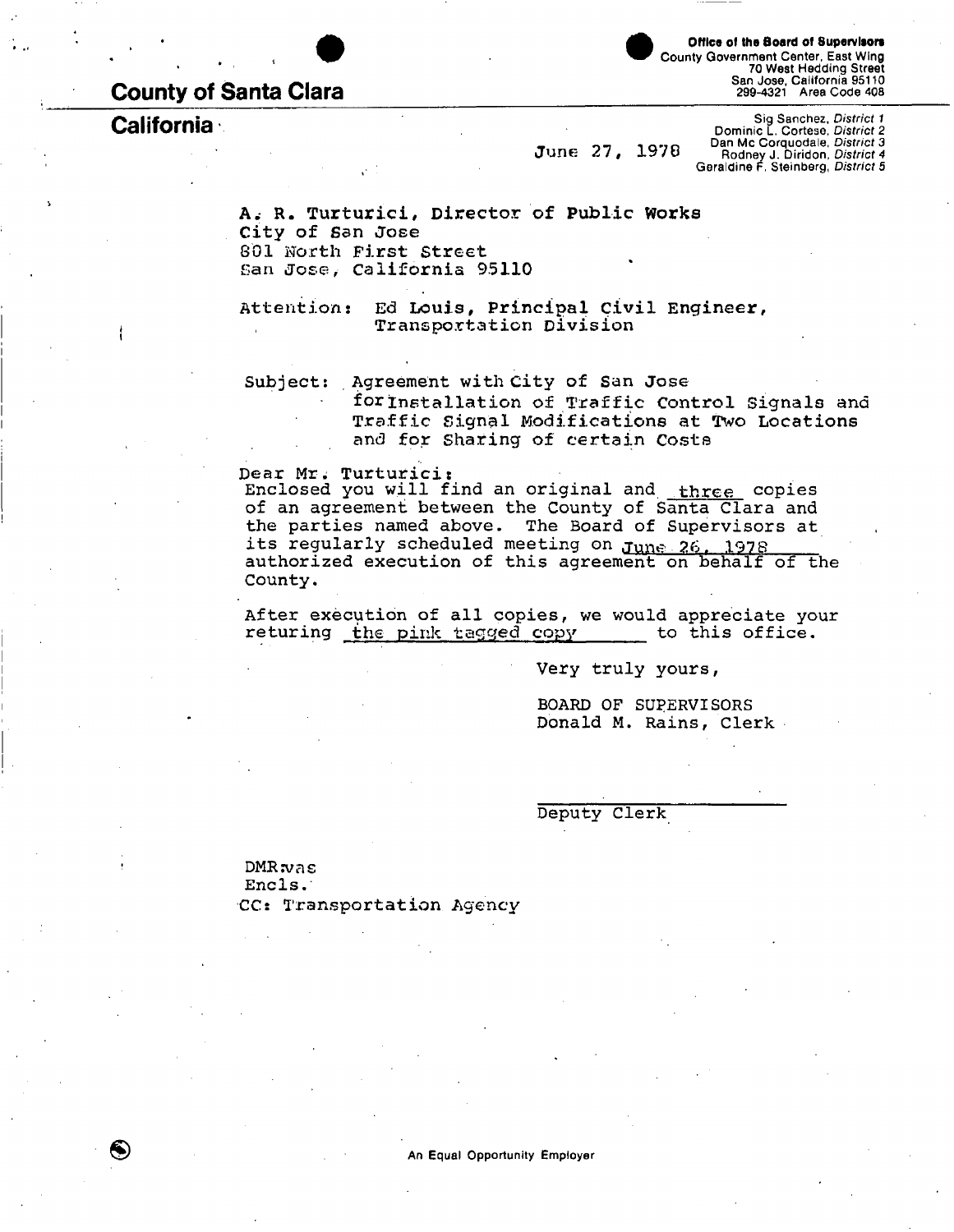**County of Santa Clara 198** 

**California** 

**Transportation Agency 155 5** Berger Drive **San Jose,** California 95112



 $\boldsymbol{\mathcal{N}}$ 

#### TRANSMITTAL MEMORANDUM \* S.D.

# Page 1 of 2

#### DATE; June 13. 1978

FOR:  $\bigcirc$  BOARD OF SUPERVISORS AGENDA OF June 26, , 19 78 FROM:  $W^{\prime\prime}$ LOU MONTINI, TRANSPORTATION DEVELOPMENT

TITLE: AGREEMENT BETWEEN THE CITY OF SAN. JOSE AND THE COUNTY OF SANTA CLARA FOR INSTALLATION OF TRAFFIC CONTROL SIGNALS AND"TRAFFIC SIGNAL MODIFICATIONS AT TWO (2) LOCATIONS AND FOR THE SHARING OF CERTAIN COSTS THEREOF (REDMOND AVE. AT MERIDIAN AVE. AND ON DESCRIPTION: CAMDEN AVE. AT COLEMAN RD.)

# Recommended Action

It is recommended that the Board of Supervisors approve and execute the attached Agreement between the City of San Jose and the County of Santa Clara for Installation of Traffic Control Signals and Traffic Signal Modifications at Two (2) Locations and for the Sharing of Certain Costs Thereof" (Redmond Ave. at Meridian Ave. and on Camden Ave. at Coleman Rd.).

Subsequent execution of this agreement by the City of San Jose will provide for the sharing of costs attributable to the installation/ modification of traffic control signals on Redmond Ave. at Meridian Ave. and on Camden Ave. at Coleman Rd. Both of these intersections are 75% City of San Jose and 25% County of Santa Clara jurisdiction. These projects are included in the current City of San Jose Federal-Aid Program. Sufficient funds have been included in the current County Road Fund budget (893-162) to provide the \$37,000 maximum County share of ' project construction costs and \$10,000 for County right of way acquisition at Meridian and Redmond. Total estimated cost for both projects is \$160,000.

#### Reason for Recommendation

Traffic signal installation and/or modification at the specified location(s) have been warranted by the City fbr these joint jurisdiction project(s). Both are high on the City's priority project list.

#### Background

The attached agreement (draft dated May 31, 1978) was prepared by the City of San Jose and forwarded to the County for execution. This agreement has been "approved as to form" by both the City Attorney and APPROVED: DIRECTOR  $\mathcal{N}(\mathcal{N})$  county executive AGENDA DATA: DATE:  $\overline{B}$ BOARD ACTION: ITEM NO:

@ 753 REV 4/7 8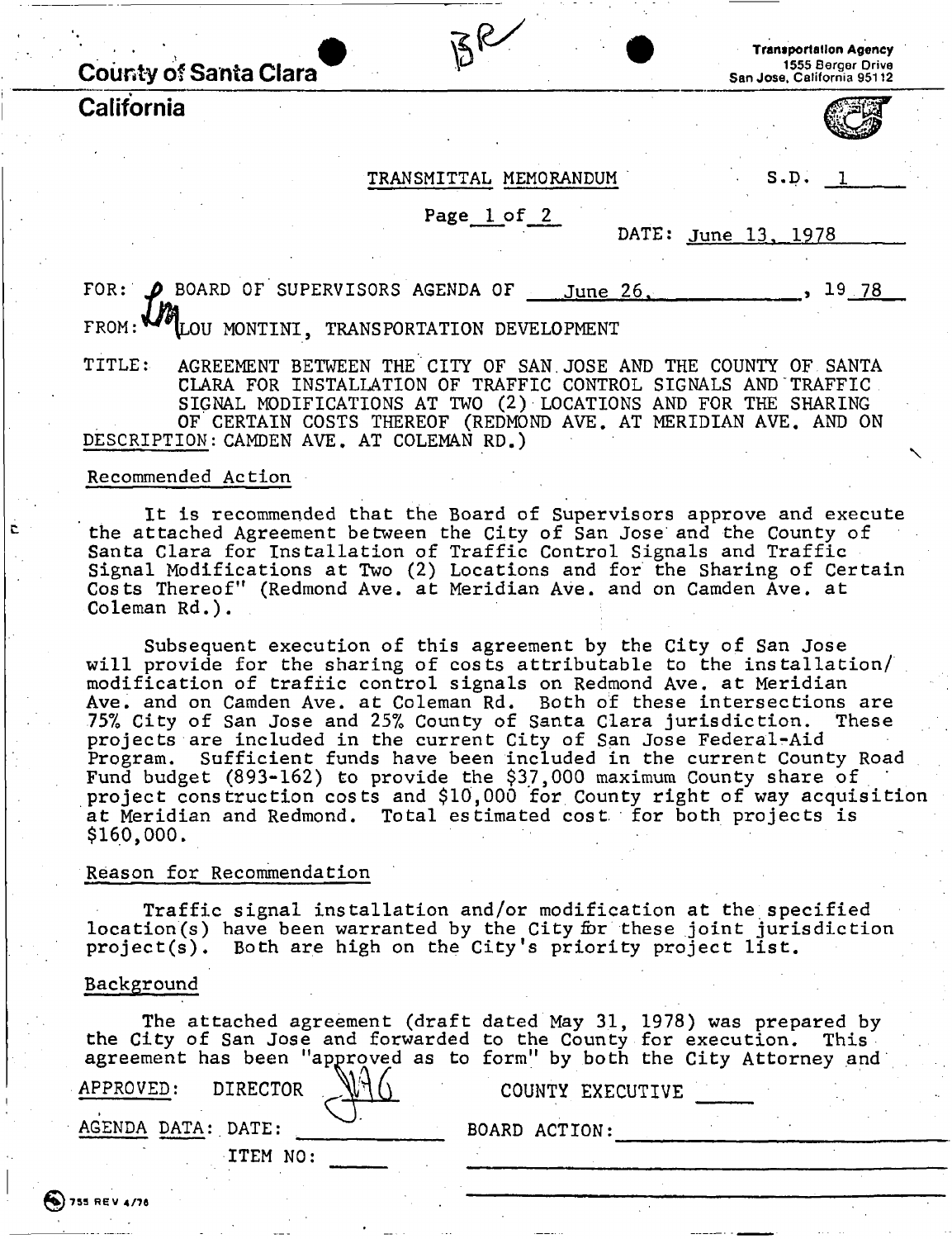TRANSMITTAL MEMORANDUM

### Page 2 of 2

## DATE: June 13, 1978

# DATE OF AGENDA: June 26, 1978

TITLE: AGREEMENT BETWEEN THE CITY OF SAN JOSE. AND THE COUNTY OF SANTA CLARA FOR INSTALLATION OF TRAFFIC CONTROL SIGNALS AND TRAFFIC SIGNAL MODIFICATIONS AT TWO (2) LOCATIONS AND FOR THE SHARING OF CERTAIN COSTS THEREOF (REDMOND AVE. AT MERIDIAN AVE. AND ON CAMDEN AVE. AT COLEMAN RD.)

County Counsel's office.

## Consequences of Negative Action

Federal funds amounting to 83% of the project(s) cost would not be made available, and the project(s) would have to be aborted or funded 100% by the City and County in proportion to each one's jurisdictional share.

### Steps following Approval

Execution of the agreement by the City of San Jose

The City will award and administer the project construction .contract(s).

The City will furnish project(s) final accounting to County and adjust costs accordingly.

#### LM:RJM:vlt

attachments